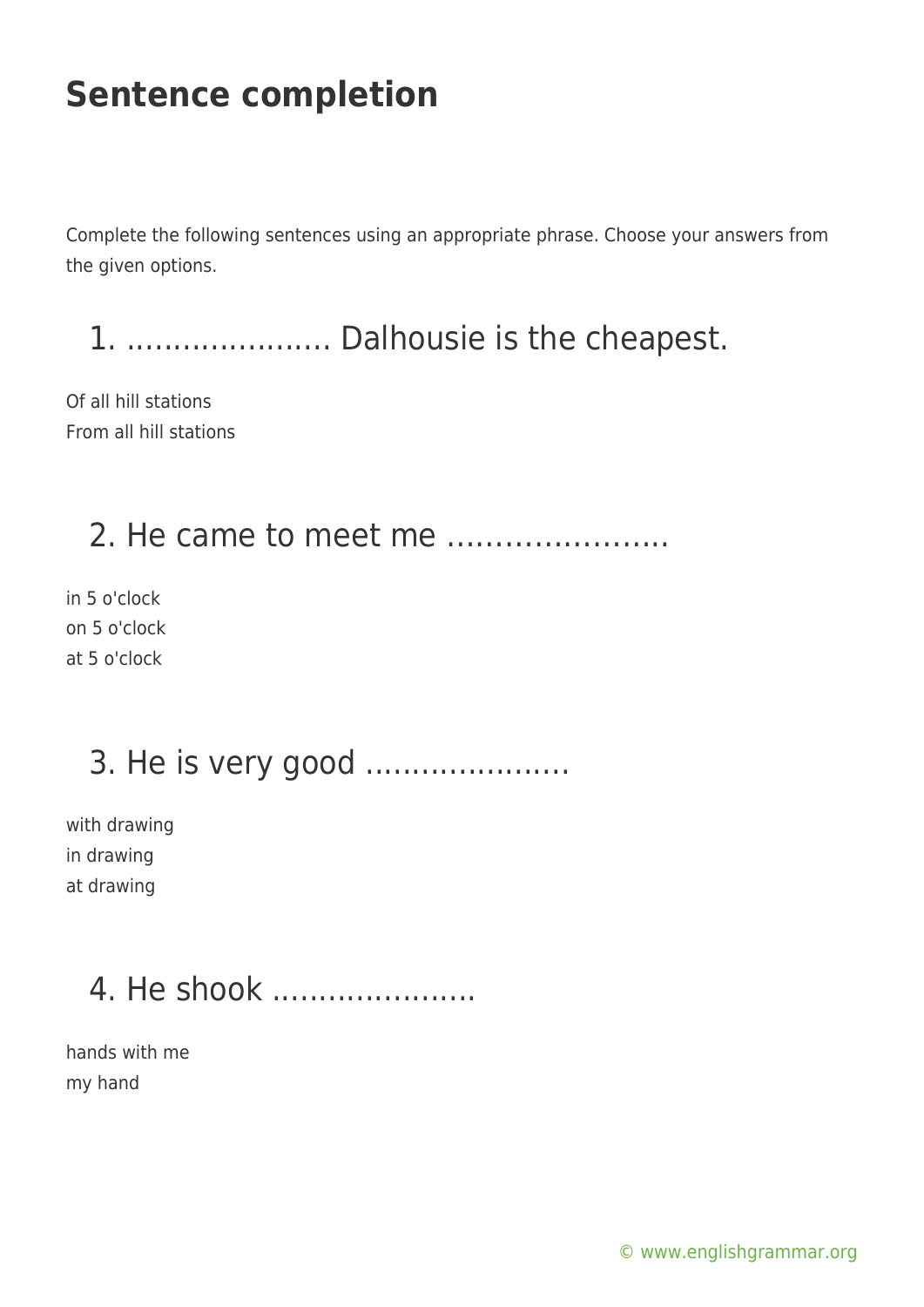#### 5. The train was moving .....................…

in full speed on full speed at full speed

#### 6. They were accused ......................

with theft of theft about theft

### 7. There is no remedy ............................

with this illness for this illness to this illness

# 8. There is no solution .....................…

of this problem to this problem with this problem

[© www.englishgrammar.org](https://www.englishgrammar.org/)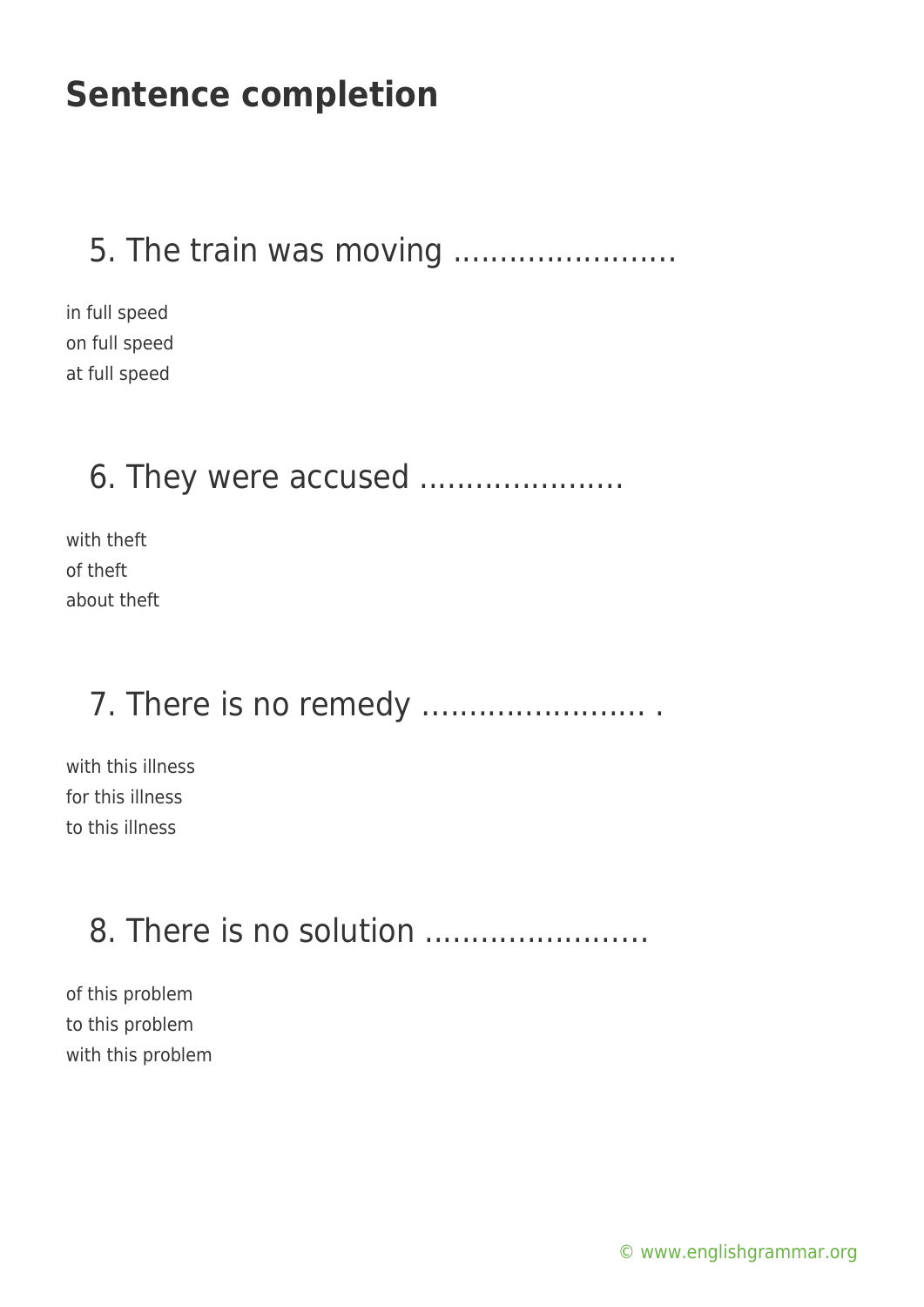9. He is ........................

in poor health poor in health Either could be used here

### 10. You must leave .......................

within 5 o'clock before 5 o'clock Either could be used here

#### Answers

- 1. Of all hill stations Dalhousie is the cheapest.
- 2. He came to meet me at 5 o'clock.
- 3. He is very good at drawing.
- 4. He shook hands with me.
- 5. The train was moving at full speed.
- 6. They were accused of theft.
- 7. There is no remedy for his illness.